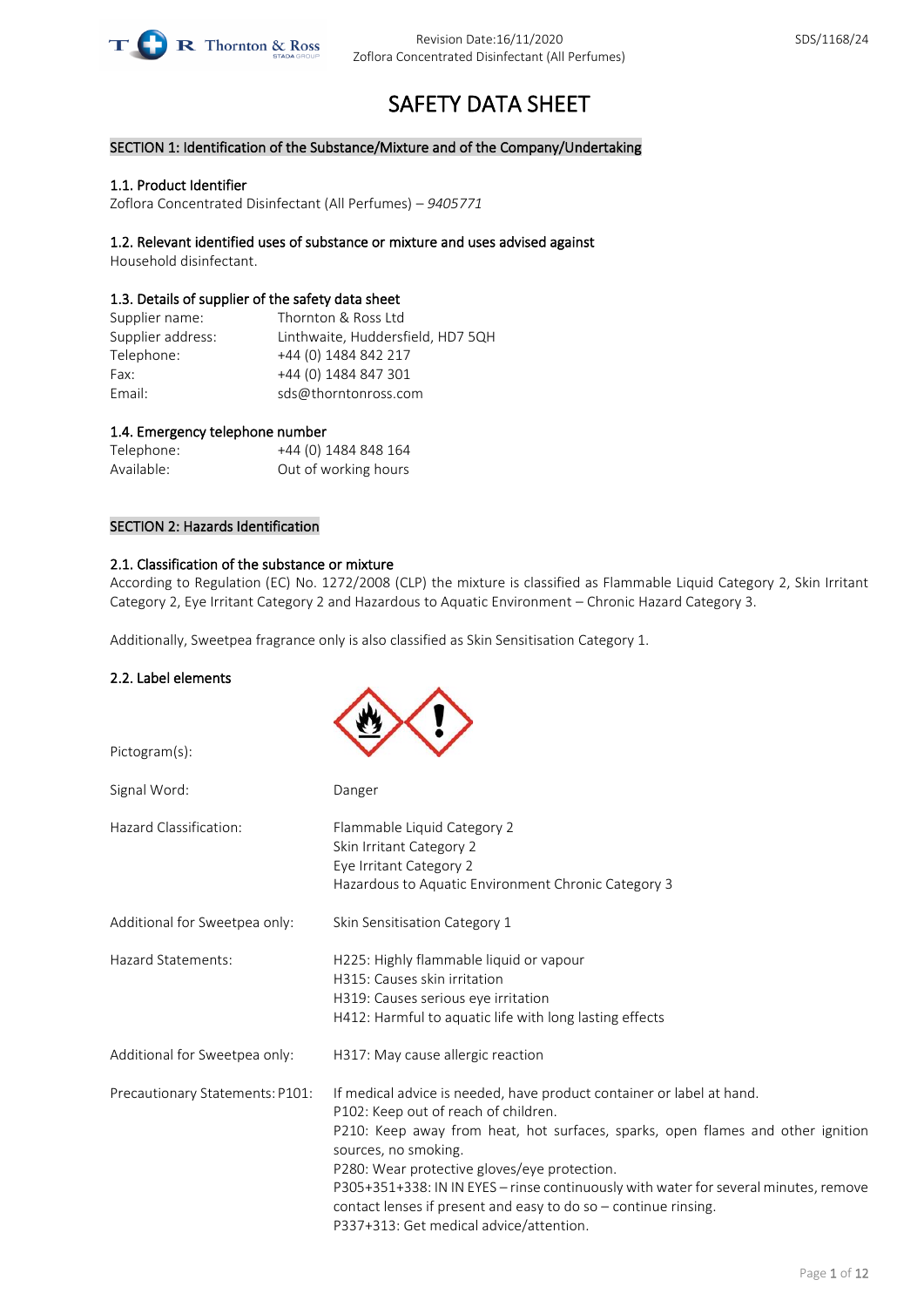

EUH Statements: EUH208: Contains (see section 2.2.1). May produce an allergic reaction.

P501: Dispose of contents by pouring down drain with plenty of water, empty containers can be disposed of by recycling where possible, contact your local council for details.

| 2.2.1 Supplemental Hazard Information Relating to Perfumes |                                                                                                                                                                                 |
|------------------------------------------------------------|---------------------------------------------------------------------------------------------------------------------------------------------------------------------------------|
| Apple Orchard:                                             | Contains limonene, benzyl salicylate and hexylcinnamaldehyde. May produce an<br>allergic reaction.                                                                              |
| <b>Bluebell Woods:</b>                                     | Contains linalool, benzyl salicylate, hexylcinnamaldehyde, limonene, citronellol and<br>butylbenzyl propionaldehyde. May produce an allergic reaction.                          |
| Bouquet:                                                   | Contains nopyl acetate, hexylcinnamaldehyde, cedrol methyl ether and geraniol. May<br>produce an allergic reaction.                                                             |
| Citrus Fresh:                                              | Contains limonene. May produce an allergic reaction.                                                                                                                            |
| Coconut and Lime                                           | Contains hexylcinnamaldehyde, linalool and delta-damascone. May produce an<br>allergic reaction.                                                                                |
| Country Garden:                                            | Contains benzyl salicylate, tetramethyl acetyloctahydronaphthalenes, citronellol,<br>linalool and limonene. May produce an allergic reaction.                                   |
| Cranberry and Orange:                                      | Contains limonene, cinnamaldehyde and eugenol. May produce an allergic reaction.                                                                                                |
| Fig & Cedar:                                               | Contains Cinnamaldehyde, linalool, hexylcinnamaldehyde and citronellol. May produce<br>an allergic reaction.                                                                    |
| Festive Fireside:                                          | Contains 4-tert-butylcyclohexyl acetate, limonene, eugenol, tetramethyl<br>acetyloctahydronaphthalenes and cinnamaldehyde. May produce an allergic reaction.                    |
| Frosted Peppermint:                                        | Contains linalool and trans-menthone. May produce an allergic reaction.                                                                                                         |
| Garden Mint:                                               | Contains hexylcinnamaldehyde, linalool, carvone and pin-2-(10)-ene. May produce an<br>allergic reaction.                                                                        |
| Green Valley:                                              | Contains Linalool, pentamethylheptenone and hydrocinnamaldehyde. May produce<br>an allergic reaction.                                                                           |
| Hello Spring:                                              | Contains hexylcinnamaldehyde, citronellol, butylbenzyl propionaldehyde and delta-<br>damascone. May produce an allergic reaction.                                               |
| Honeysuckle and Jasmine:                                   | Contains hexylcinnamaldehyde, citronellol, benzyl salicylate, limonene, linalool,<br>butylbenzyl propionaldehyde and geraniol. May produce an allergic reaction.                |
| Hyacinth:                                                  | hexylcinnamaldehyde, eugenol, hydroxycitronellal,<br>citronellol<br>Contains<br>and<br>phenylacetaldehyde. May produce an allergic reaction.                                    |
| Lavender:                                                  | Contains cineole, tetramethyl acetyloctahydronaphthalenes, linalool, limonene,<br>pinene and hydroxyisohexyl 3-cyclohexene carboxaldehyde. May produce an allergic<br>reaction. |
| Lavender Escape:                                           | Contains citronellol, geraniol, limonene, nerol, cineole and linalool. May produce an<br>allergic reaction.                                                                     |
| Lemon Zing:                                                | Contains linalool, citral and geraniol. May produce an allergic reaction.                                                                                                       |
| Linen Fresh:                                               | Contains linalool, benzyl salicylate, tetramethyl acetyloctahydronaphthalenes and<br>hydroxyisohexyl 3-cyclohexene carboxaldehyde. May produce an allergic reaction.            |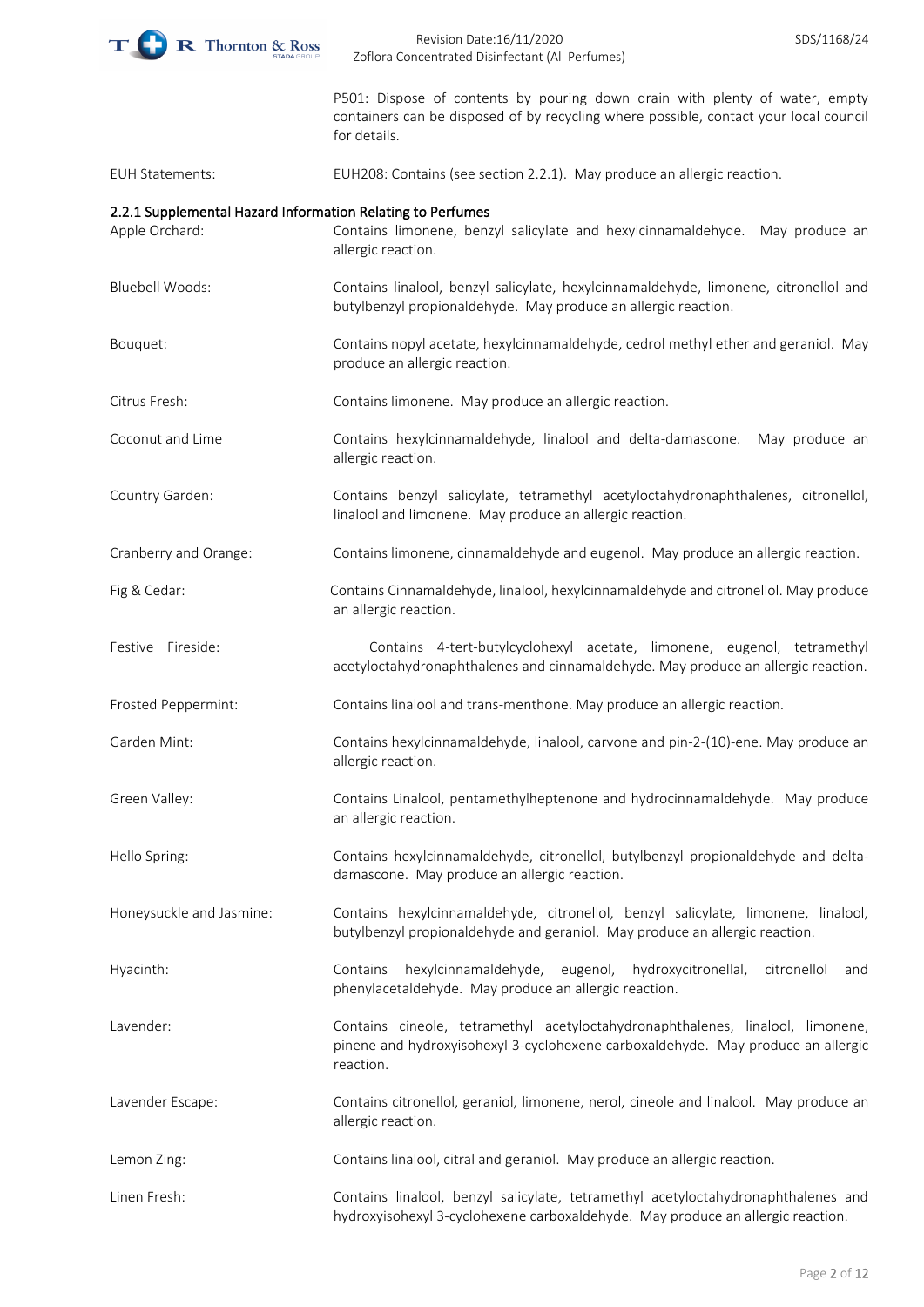| <b>R</b> Thornton & Ross | Revision Date:16/11/2020<br>SDS/1168/24<br>Zoflora Concentrated Disinfectant (All Perfumes)                                                                                                                                                                                                       |
|--------------------------|---------------------------------------------------------------------------------------------------------------------------------------------------------------------------------------------------------------------------------------------------------------------------------------------------|
| Mandarin & Lime:         | Contains linalool, limonene, hexylcinnamaldehyde and linalyl acetate. May produce an<br>allergic reaction.                                                                                                                                                                                        |
| Midnight Blooms:         | Contains linalool and longifolene. May produce an allergic reaction.                                                                                                                                                                                                                              |
| Orchard Pear:            | Contains linalool, hexylcinnamaldehyde, limonene and cyclamen aldehyde. May<br>produce an allergic reaction.                                                                                                                                                                                      |
| Paradise Peach:          | Contains citronellol, limonene, linalool, nerol and hexylcinnamaldehyde. May produce<br>an allergic reaction.                                                                                                                                                                                     |
| Peony Blush:             | Contains d-damascone, hexylcinnamaldehyde, linalool, citronellol, limonene and<br>butylphenyl methylpropional. May produce an allergic reaction.                                                                                                                                                  |
| Pink Grapefruit:         | Contains linalool, limonene and hexylcinnamaldehyde. May produce an allergic<br>reaction.                                                                                                                                                                                                         |
| Rhubarb & Bergamot       | Contains linalool, limonene, linalyl acetate and geraniol. May produce an allergic<br>reaction.                                                                                                                                                                                                   |
| Rose:                    | Contains geraniol, citronellol, benzyl salicylate, nerol and delta-damascone.<br>May<br>produce an allergic reaction.                                                                                                                                                                             |
| Rose Noir                | Contains d-damascone, hexylcinnamaldehyde, linalool, butylphenyl methylpropional,<br>citronellol and tetramethyl acetyloctahydronaphthalenes. May produce an allergic<br>reaction.                                                                                                                |
| Secret Garden:           | Contains linalool, geraniol and tetramethyl acetyloctahydronaphthalenes.<br>May<br>produce an allergic reaction.                                                                                                                                                                                  |
| Sparkling Spruce:        | Contains 4-tert-butylcyclohexyl acetate and pentamethylheptenone. May produce an<br>allergic reaction.                                                                                                                                                                                            |
| Spiced Plum:             | Contains linalool, hexylcinnamaldehyde and tetramethyl acetyloctahydronaphthalenes.<br>May produce an allergic reaction.                                                                                                                                                                          |
| Springtime:              | Contains benzyl salicylate, linalool, citronellol, hexylcinnamaldehyde, butylbenzyl<br>propionaldehyde and amyl cinnamaldehyde. May produce an allergic reaction.                                                                                                                                 |
| Springtime Fresh:        | Contains linalyl acetate, butylphenyl methylpropional, linalool, hexyl cinnamaldehyde,<br>geraniol,<br>dimethylcyclohex-3-ene-1-carbaldehyde<br>citronellol,<br>and<br>amyl<br>cinnamaldehyde. May produce an allergic reaction.                                                                  |
| <b>Summer Berries:</b>   | Contains linalool. May produce an allergic reaction.                                                                                                                                                                                                                                              |
| Summer Bouquet:          | Contains hexylcinnamaldehyde, geraniol, citronellol, linalool and butylbenzyl<br>propionaldehyde. May produce an allergic reaction.                                                                                                                                                               |
| Summer Breeze:           | Contains hexylcinnamaldehyde, geraniol, citronellol, linalool and butylbenzyl<br>propionaldehyde. May produce an allergic reaction.                                                                                                                                                               |
| Sweetpea:                | Contains<br>benzylideneheptanal,<br>hexylcinnamaldehyde,<br>citronellol,<br>linalool,<br>heliotropine, cinnamyl alcohol, butylbenzyl propionaldehyde, cyclamen aldehyde,<br>hydroxycitronellal, isoeugenol and hydroxymethylpentylcyclohexenecarboxaldehyde.<br>May produce an allergic reaction. |
| <b>Tropical Twist:</b>   | Contains hexylcinnamaldehyde, linalool and delta-damascone. May produce an allergic<br>reaction.                                                                                                                                                                                                  |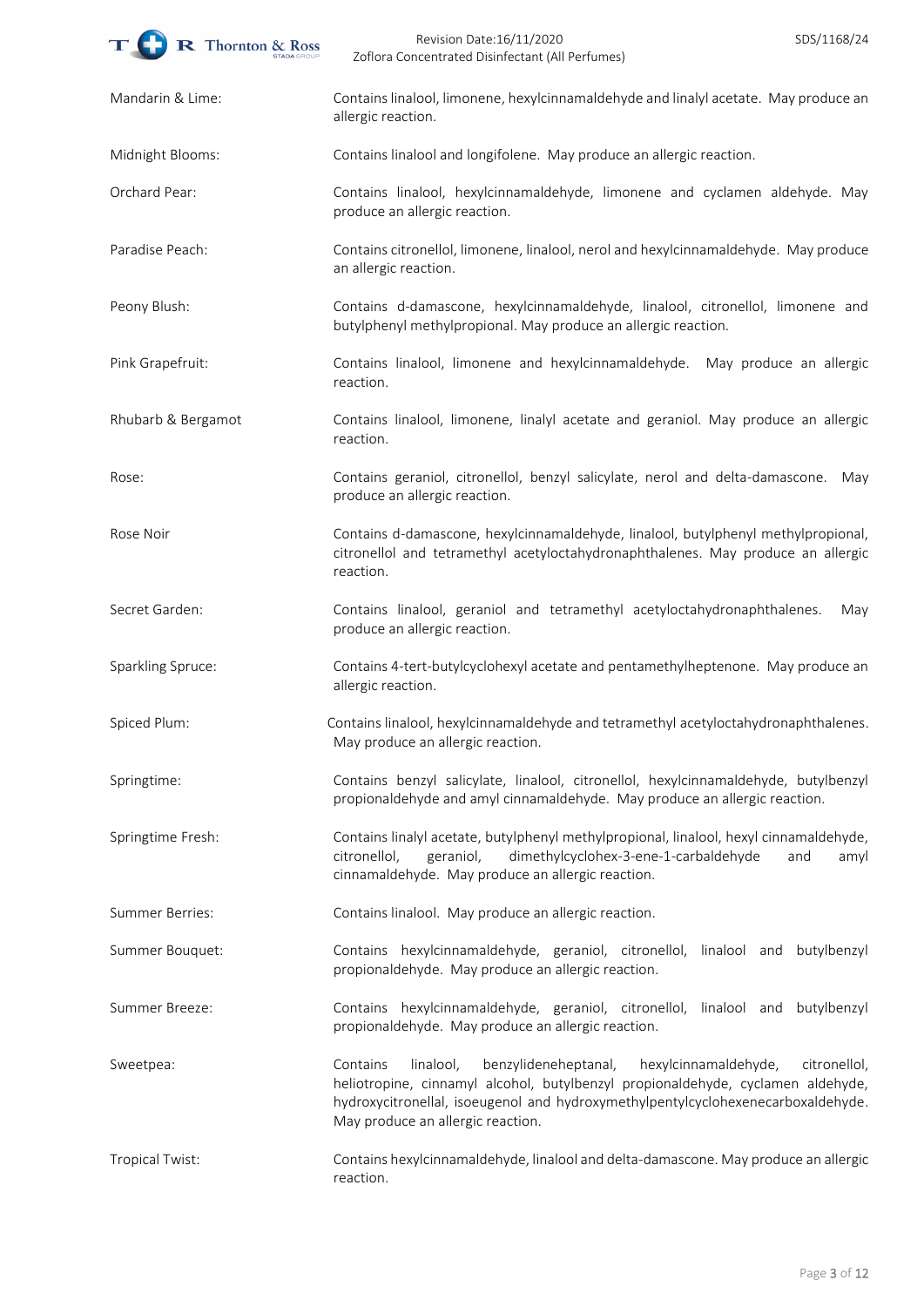|                  | <b>STADA GROUP</b> | Zoflora Concentrated Disinfectant (All Perfumes)                                                                                                                                                                   |
|------------------|--------------------|--------------------------------------------------------------------------------------------------------------------------------------------------------------------------------------------------------------------|
| Twilight Garden: |                    | Contains hexylcinnamaldehyde, butylbenzyl propionaldehyde, 4-tert-butylcyclohexyl<br>acetate, linalool, cedrol methyl ether and hydroxyisohexyl 3-cyclohexene<br>carboxaldehyde. May produce an allergic reaction. |
| Very Berry:      |                    | Contains limonene and citronellol. May produce an allergic reaction.                                                                                                                                               |
| Violet & Mimosa: |                    | Contains linalool, benzyl salicylate, hexylcinnamaldehyde, limonene, citronellol and<br>butylbenzyl propionaldehyde. May produc an allergic reaction.                                                              |
| Warm Cinnamon:   |                    | Contains eugenol, cinnamaldehyde and coumarin. May produce an allergic reaction.                                                                                                                                   |
| White Blossoms:  |                    | Contains linalool, hexylcinnamaldehyde, benzyl salicylate, citronellol, cyclamen<br>aldehyde and limonene. May produce an allergic reaction.                                                                       |
| Winter Morning:  |                    | Contains cinnamaldehyde, linalool, alpha-methylcinnamaldehyde, eugenol, cineole<br>and isolongifolanone. May produce an allergic reaction.                                                                         |
| Winter Spice:    |                    | Contains limonene, eugenol and linalool. May produce an allergic reaction.                                                                                                                                         |

# 2.3. Other hazards

None known

# SECTION 3: Composition/Information on Ingredients

# 3.2. Mixtures

| Hazardous Ingredient(s)                         | %w/w     | CAS no<br>EC/List no<br>REACH reg. no               | <b>Hazard Classification</b>                         | <b>H</b> Statements        |
|-------------------------------------------------|----------|-----------------------------------------------------|------------------------------------------------------|----------------------------|
| Zoflora Base                                    |          |                                                     |                                                      |                            |
| Ethanol<br>9002380                              | 65-75%   | $64 - 17 - 5$<br>200-578-6<br>01-2119457610-43-xxxx | Flam Liq 2                                           | 225                        |
| Benzalkonium chloride<br>9002397                | < 3%     | 68424-85-1<br>270-325-2<br>01-2119983287-23-xxxx    | Ac Tox 4, Sk Cor 1B, Eye<br>Dam 1, Aq Ac 1, Aq Chr 1 | 302, 314, 318, 400,<br>410 |
| Methanol (denaturant for<br>Ethanol)<br>9002380 | $<$ 3%   | 67-56-1<br>200-659-6<br>01-2119433307-44-xxxx       | Flam Liq 2, Ac Tox 3,<br>STOT SE 1                   | 225, 301, 311, 331,<br>370 |
| Zoflora Perfume Compounds                       |          |                                                     |                                                      |                            |
| Perfume compounds (see<br>below)                | $1 - 15$ | N/A                                                 |                                                      |                            |
| Apple Orchard<br>9002539                        |          |                                                     | Eye Irr 2, Sk Sens 1, Aq<br>Chr <sub>2</sub>         | 319, 317, 411              |
| <b>Bluebell Woods</b><br>9002535                |          |                                                     | Sk Irr 2, Eye Irr 2, Sk Sens<br>1, Aq Chr 2          | 315, 319, 317, 411         |
| Bouquet<br>9002918                              |          |                                                     | Sk Irr 2, Eye Irr 2, Sk Sens<br>1, Aq Chr 2          | 315, 319, 317, 411         |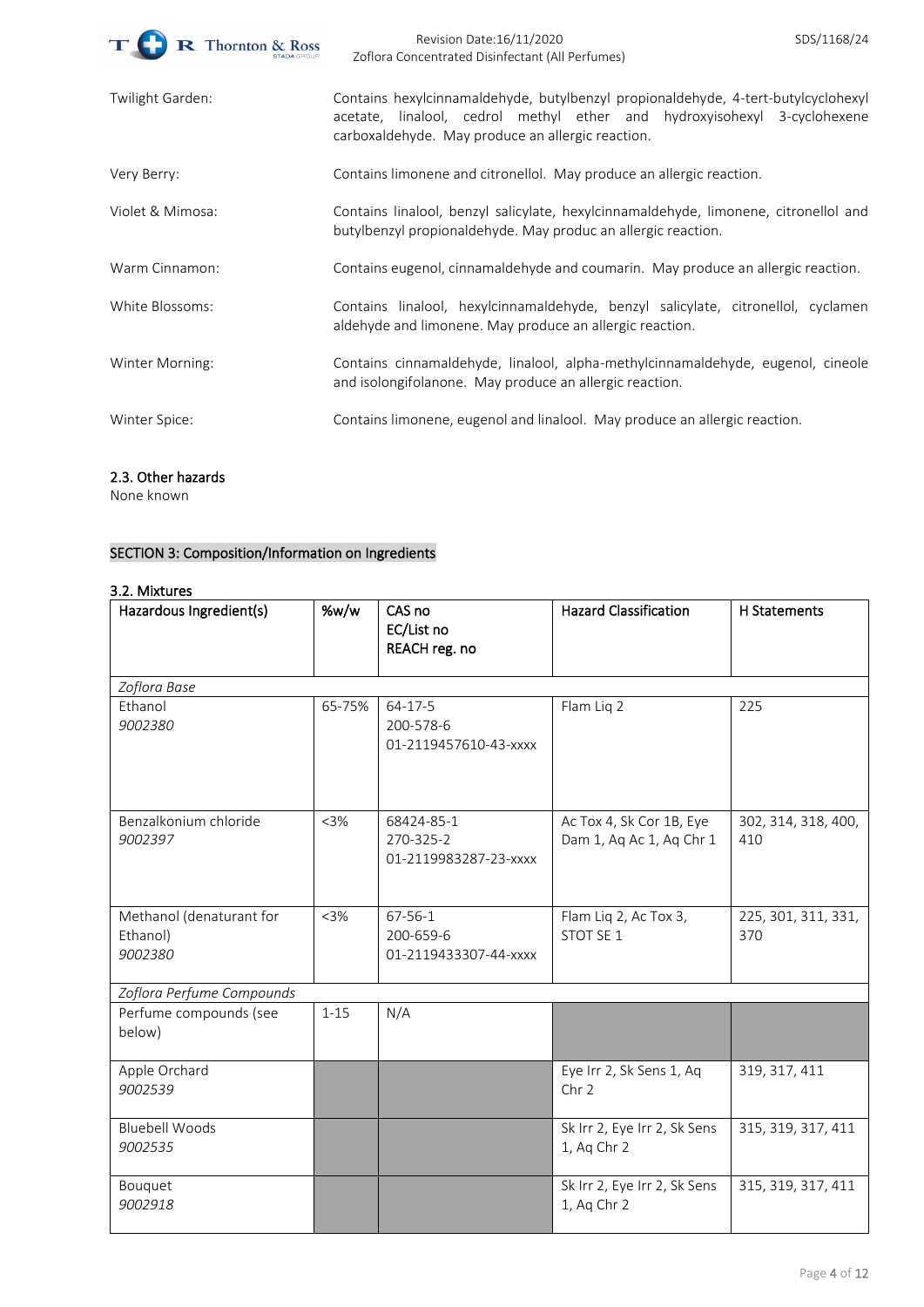

| Hazardous Ingredient(s)              | %w/w | CAS no                      | <b>Hazard Classification</b>                 | H Statements       |
|--------------------------------------|------|-----------------------------|----------------------------------------------|--------------------|
|                                      |      | EC/List no<br>REACH reg. no |                                              |                    |
| Citrus Fresh<br>9002532              |      |                             | Eye Irr 2, Sk Sens 1, Aq<br>Chr <sub>2</sub> | 319, 317, 411      |
| Coconut and Lime<br>9002774          |      |                             | Sk Sens 1, Aq Acu 1, Aq<br>Chr 2             | 317, 400, 411      |
| Country Garden<br>9002922            |      |                             | Skin Irr 2, Sk Sens 1, Aq<br>Chr 2           | 315, 317, 411      |
| Cranberry & Orange<br>9002554        |      |                             | Sk Sens 1, Aq Chr 2                          | 317, 411           |
| Festive Fireside<br>9002758          |      |                             | Sk Irr 2, Eye Irr 2, Sk Sens<br>1, Aq Chr 2  | 315, 319, 317, 411 |
| Fig & Cedar<br>9002894               |      |                             | Sk Irr 2, Eye Irr 2, Sk Sens<br>1, Aq Chr 2  | 315, 319, 317, 411 |
| <b>Frosted Peppermint</b><br>9406399 |      |                             | Sk Irr 2, Eye Irr 2, Sk Sens<br>1, Aq Chr 2  | 315, 319, 317, 411 |
| Garden Mint<br>9002923               |      |                             | Sk Irr 2, Eye Irr 2, Sk Sens<br>1, Aq Chr 2  | 315, 319, 317, 411 |
| Green Valley<br>9002695              |      |                             | Eye Irr 2, Sk Sens 1, Aq<br>Chr <sub>3</sub> | 319, 317, 412      |
| Hello Spring<br>9002555              |      |                             | Eye Irr 2, Sk Sens 1, Aq<br>Chr <sub>2</sub> | 319, 317, 411      |
| Honeysuckle & Jasmine<br>9002441     |      |                             | Sk Irr 2, Eye Irr 2, Sk Sens<br>$\mathbf{1}$ | 315, 317, 319      |
| Hyacinth<br>9002401                  |      |                             | Eye Irr 2, Sk Sens 1, Asp<br>Tox 1, Aq Chr 2 | 319, 317, 304, 411 |
| Lavender<br>9002914                  |      |                             | Sk Irr 2, Eye Dam 1, Sk<br>Sens 1, Aq Chr 2  | 315, 318, 317, 411 |
| Lavender Escape<br>9002676           |      |                             | Sk Irr 2, Eye Dam 1, Sk<br>Sens 1, Aq Chr 2  | 315, 318, 317, 411 |
| Lemon Zing<br>9002677                |      |                             | Sk Irr 2, Eye Irr 2, Sk Sens<br>1, Aq Chr 2  | 315, 319, 317, 411 |
| Linen Fresh<br>9002915               |      |                             | Sk Irr 2, Eye Irr 2, Sk Sens<br>1, Aq Chr 2  | 315, 319, 317, 411 |
| Mandarin & Lime<br>9002797           |      |                             | Sk Irr 2, Eye Irr 2, Sk Sens<br>1, Aq Chr 2  | 315, 319, 317, 411 |
| Midnight Blooms<br>9002796           |      |                             | Sk Irr 2, Eye Irr 2, Sk Sens<br>1, Aq Chr 2  | 315, 319, 317, 411 |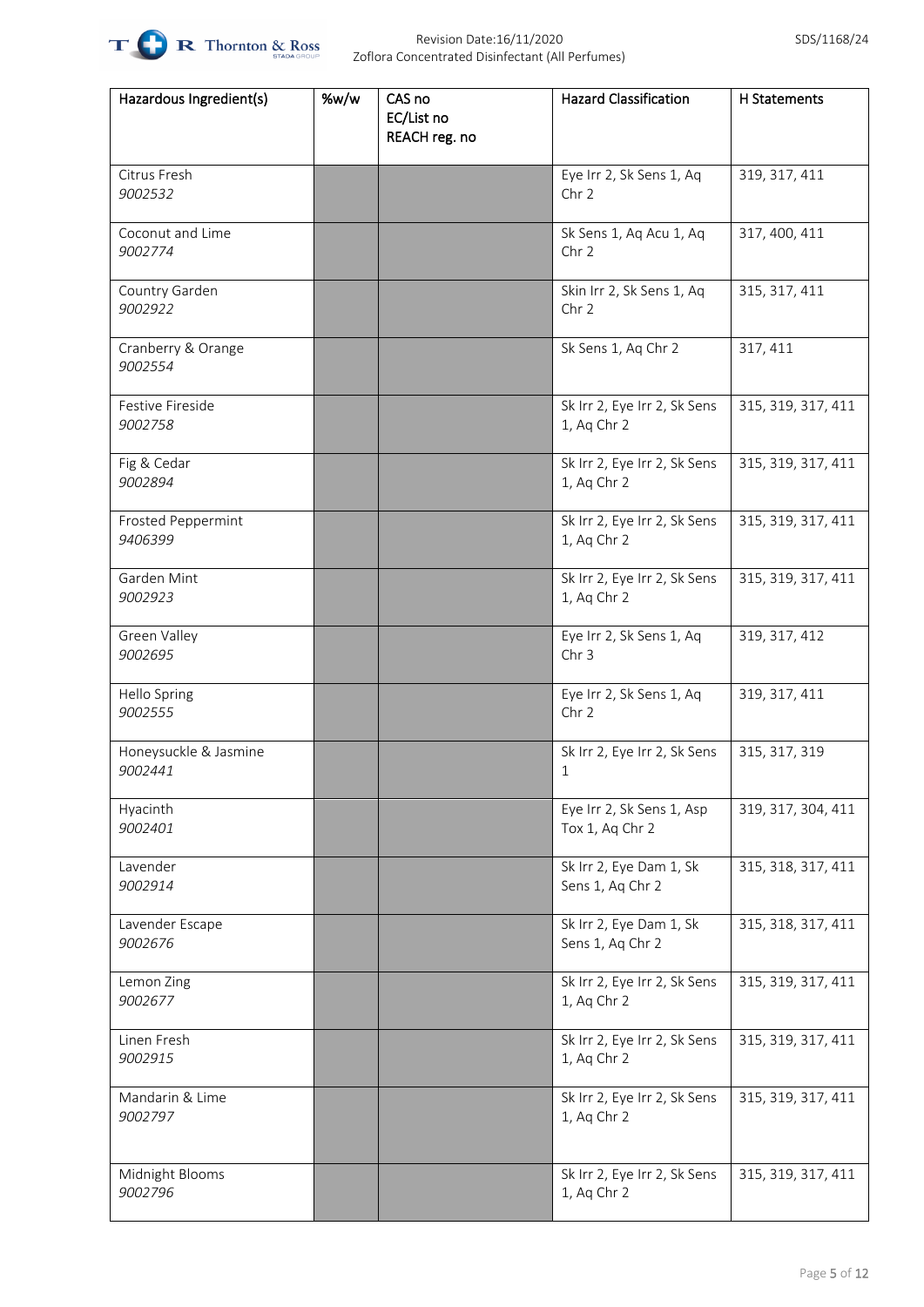

| Hazardous Ingredient(s)          | %w/w | CAS no                      | <b>Hazard Classification</b>                             | H Statements                |
|----------------------------------|------|-----------------------------|----------------------------------------------------------|-----------------------------|
|                                  |      | EC/List no<br>REACH reg. no |                                                          |                             |
| Orchard Pear<br>9002929          |      |                             | Sk Irr 2, Eye Irr 2, Sk Sens<br>1, Aq Chr 2              | 315, 319, 317, 411          |
| Paradise Peach<br>9002775        |      |                             | Sk Irr 2, Sk Sens 1, Eye<br>Dam 1, Aq Chr 2              | 315, 317, 318, 411          |
| Peony Blush<br>9002891           |      |                             | Sk Irr 2, Eye Irr 2, Sk Sens<br>1, Aq Chr 2              | 315, 319, 317, 411          |
| Pink Grapefruit<br>9002536       |      |                             | Sk Irr 2, Eye Irr 2, Sk Sens<br>1, Aq Chr 2              | 315, 319, 317, 411          |
| Rhubarb & Bergamot<br>9002893    |      |                             | Sk Irr 2, Eye Irr 2, Sk Sens<br>1, Aq Chr 2              | 315, 319, 317, 411          |
| Rose<br>9002469                  |      |                             | Sk Irr 2, Eye Dam 1, Sk<br>Sens 1, Aq Chr 3              | 315, 318, 317, 412          |
| Rose Noir<br>9002895             |      |                             | Sk Irr 2, Eye Irr 2, Sk Sens<br>1, Aq Chr 2              | 315, 319, 317, 411          |
| Secret Garden<br>9002795         |      |                             | Sk Irr 2, Sk Sens 1, Eye<br>Dam 1, Aq Chr 2              | 315, 317, 318, 411          |
| Sparkling Spruce<br>9002858      |      |                             | Sk Sens 1, Aq Chr 2                                      | 317, 411                    |
| Spiced Plum<br>9002921           |      |                             | Sk Irr 2, Eye Irr 2, Sk Sens<br>1, Aq Chr 2              | 315, 319, 317, 411          |
| Springtime<br>9002537            |      |                             | Sk Irr 2, Eye Irr 2, Sk Sens<br>1, Repro Tox 2, Aq Chr 2 | 315, 319, 317,<br>361f, 411 |
| Springtime Fresh<br>9002793      |      |                             | Sk Irr 2, Eye Irr 2, Sk Sens<br>1, Repro Tox 2, Aq Chr 2 | 315, 319, 317,<br>361f, 411 |
| <b>Summer Berries</b><br>9002794 |      |                             | Sk Sens 1                                                | 317                         |
| Summer Bouquet<br>9002538        |      |                             | Sk Irr 2, Eye Dam 1, Sk<br>Sens 1, Aq Chr 2              | 315, 318, 317, 411          |
| Summer Breeze<br>9002538         |      |                             | Sk Irr 2, Eye Dam 1, Sk<br>Sens 1, Aq Chr 2              | 315, 318, 317, 411          |
| Sweetpea<br>9002439              |      |                             | Sk Irr 2, Eye Irr 2, Sk Sens<br>1, Aq Chr 3              | 315, 319, 317, 412          |
| <b>Tropical Twist</b><br>9002774 |      |                             | Sk Sens 1, Aq Acu 1, Aq<br>Chr 2                         | 317, 400, 411               |
| Twilight Garden<br>9002529       |      |                             | Sk Irr 2, Sk Sens 1, Repro<br>Tox 2, Aq Chr 2            | 315, 317, 361f, 411         |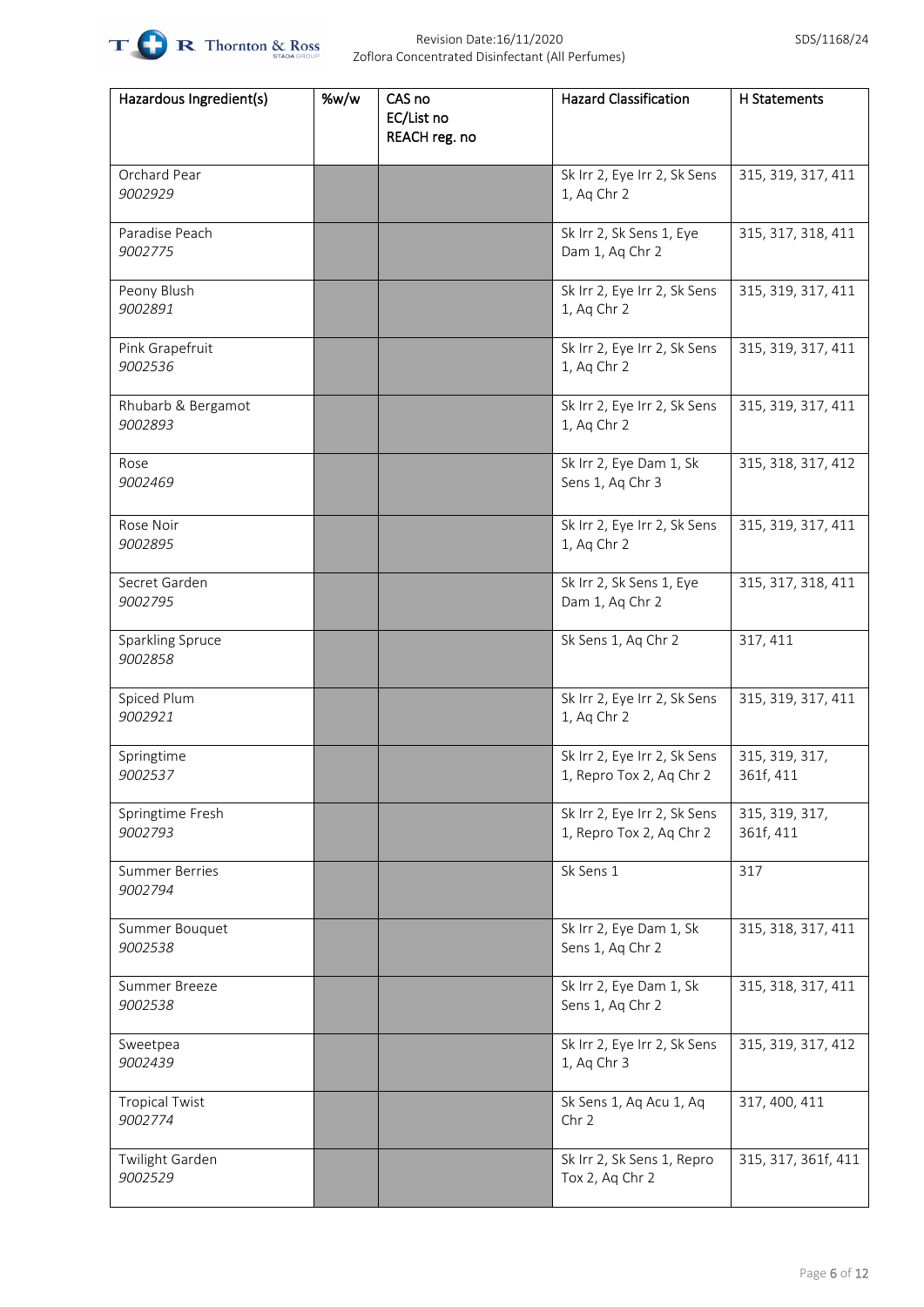

| Hazardous Ingredient(s)    | %w/w | CAS no<br>EC/List no<br>REACH reg. no | <b>Hazard Classification</b>                 | H Statements       |
|----------------------------|------|---------------------------------------|----------------------------------------------|--------------------|
| Very Berry<br>9002759      |      |                                       | Sk Irr 2, Sk Sens 1, Aq Chr<br>2             | 315, 317, 411      |
| Violet & Mimosa<br>9002925 |      |                                       | Sk Irr 2, Eye Irr 2, Sk Sens<br>1, Aq Chr 2  | 315, 319, 317, 411 |
| Warm Cinnamon<br>9002540   |      |                                       | Sk Irr 2, Eye Irr 2, Sk Sens<br>1            | 315, 319, 317      |
| White Blossoms<br>9002549  |      |                                       | Sk Irr 2, Eye Irr 2, Sk Sens<br>1, Aq Chr 2  | 315, 319, 317, 411 |
| Winter Morning<br>9002549  |      |                                       | Sk Irr 2, Eye Irr 2, Sk Sens<br>1, Aq Chr 2  | 315, 319, 317, 411 |
| Winter Spice<br>9002913    |      |                                       | Eye Irr 2, Sk Sens 1, Aq<br>Chr <sub>2</sub> | 319, 317, 411      |

\*Full text of H-Phrases can be found in Section 16.3

### SECTION 4: First Aid Measures

### 4.1. Description of first aid measures

| If inhaled:             | Remove from exposure and get fresh air. Get medical attention.                                                        |
|-------------------------|-----------------------------------------------------------------------------------------------------------------------|
| If on skin:             | Wash skin thoroughly with water. If irritation persist seek medical advice.                                           |
| If in eyes:             | Rinse with plenty of water for at least 10 minutes, keeping the eyelids open if necessary. Get<br>medical attention.  |
| If swallowed:           | Wash out mouth with water and then drink plenty of water. Do not induce vomiting. Get<br>medical attention.           |
| Other first aid advice: | Not applicable.                                                                                                       |
| If inhaled:             | 4.2. Most important symptoms and effects, both acute and delayed<br>Inhaling large quantities may cause intoxication. |
| If on skin:             | May irritate skin.                                                                                                    |
| If in eyes:             | May irritate eyes.                                                                                                    |
| If swallowed:           | Swallowing large quantities may cause intoxication.                                                                   |

## 4.3. Indication of any immediate medical attention and special treatment needed

Medical treatment: If not sure about any symptoms contact a doctor or emergency services.

# SECTION 5: Firefighting Measures

# 5.1. Extinguishing media

Suitable extinguishing media: Water spray, foam, dry chemical or carbon dioxide.

Unsuitable extinguishing media: Do not use water jet.

# 5.2. Special hazards arising from the substance or mixture

May produce carbon dioxide, carbon monoxide and alcohol fumes.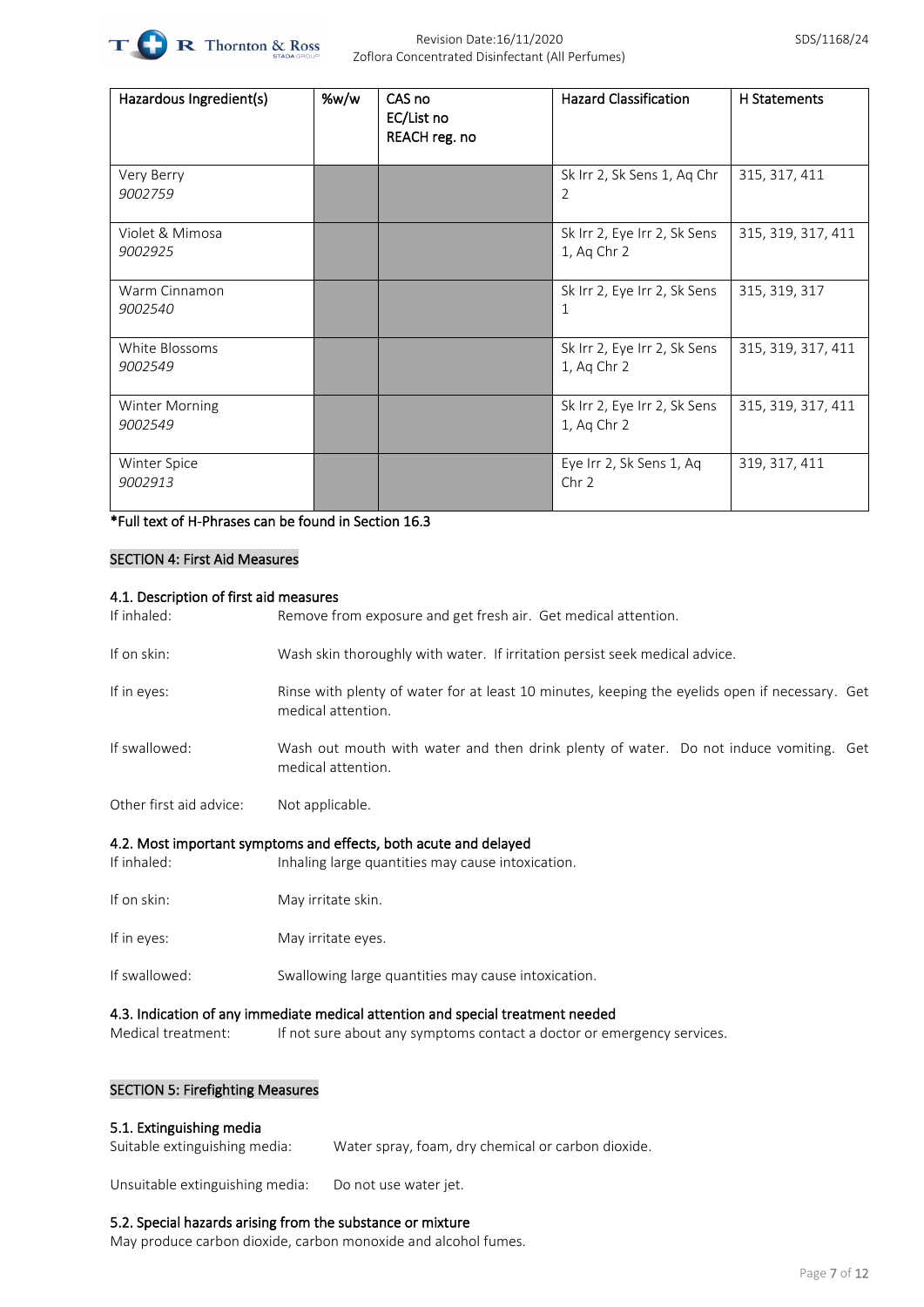

# 5.3. Advice for firefighters

Wear self-contained breathing apparatus and protective clothing.

# SECTION 6: Accidental Release Measures

#### 6.1. Personal precautions, protective equipment and emergency procedures

| Non-emergency personnel: | Wear appropriate protective clothing (see Section 8). Avoid contact with eyes and skin. |  |
|--------------------------|-----------------------------------------------------------------------------------------|--|
|--------------------------|-----------------------------------------------------------------------------------------|--|

Emergency personnel: Extinguish sources of ignition. Wear appropriate protective clothing (see Section 8). Avoid contact with eyes and skin.

#### 6.2. Environmental precautions

Prevent non-dilute material entering drains and watercourses. Advise local authorities if spillage has entered watercourses and sewer.

#### 6.3. Methods and material for containment and cleaning up

Absorb onto inert material and transfer to suitable containers for disposal by a licensed waste contractor.

#### 6.4. Reference to other sections

See Section 8 for protective equipment requirements.

## SECTION 7: Handling and Storage

### 7.1. Precautions for safe handling

Handling: Avoid contact with eyes and skin. Handle in well-ventilated area to prevent buildup of vapour. Avoid static discharge and sources of ignition.

Hygiene: Do not eat, drink or smoke while using this product. Wash hands thoroughly after use.

#### 7.2. Conditions for safe storage, including any incompatibilities

Store in well closed containers in a cool place, away from sources of ignition.

#### 7.3. Specific end use(s)

Household disinfectant.

# SECTION 8: Exposure Controls/Personal Protection

#### 8.1. Control parameters

| Substance                | CAS no<br>EC/List no<br>REACH reg. no | LTEL (8<br>hr TWA<br>ppm) | LTEL (8<br>hr TWA<br>mg/m <sup>3</sup> | <b>STEL</b><br>(ppm) | <b>STEL</b><br>(mg/m <sup>3</sup> ) | <b>Note</b> |
|--------------------------|---------------------------------------|---------------------------|----------------------------------------|----------------------|-------------------------------------|-------------|
| Ethanol                  | $64 - 17 - 5$                         | 1000                      | $\overline{\phantom{a}}$               |                      | $\overline{\phantom{a}}$            |             |
| 9002380                  | 200-578-6                             |                           |                                        |                      |                                     |             |
|                          | 01-2119457610-43-                     |                           |                                        |                      |                                     |             |
|                          | <b>XXXX</b>                           |                           |                                        |                      |                                     |             |
| Methanol (denaturant for | 67-56-1                               | 200                       | $\overline{\phantom{a}}$               | 250                  | $\overline{\phantom{a}}$            |             |
| Ethanol)                 | 200-659-6                             |                           |                                        |                      |                                     |             |
| 9002380                  | 01-2119433307-44-                     |                           |                                        |                      |                                     |             |
|                          | <b>XXXX</b>                           |                           |                                        |                      |                                     |             |
|                          |                                       |                           |                                        |                      |                                     |             |

#### 8.2. Exposure controls

Engineering controls: Provide adequate ventilation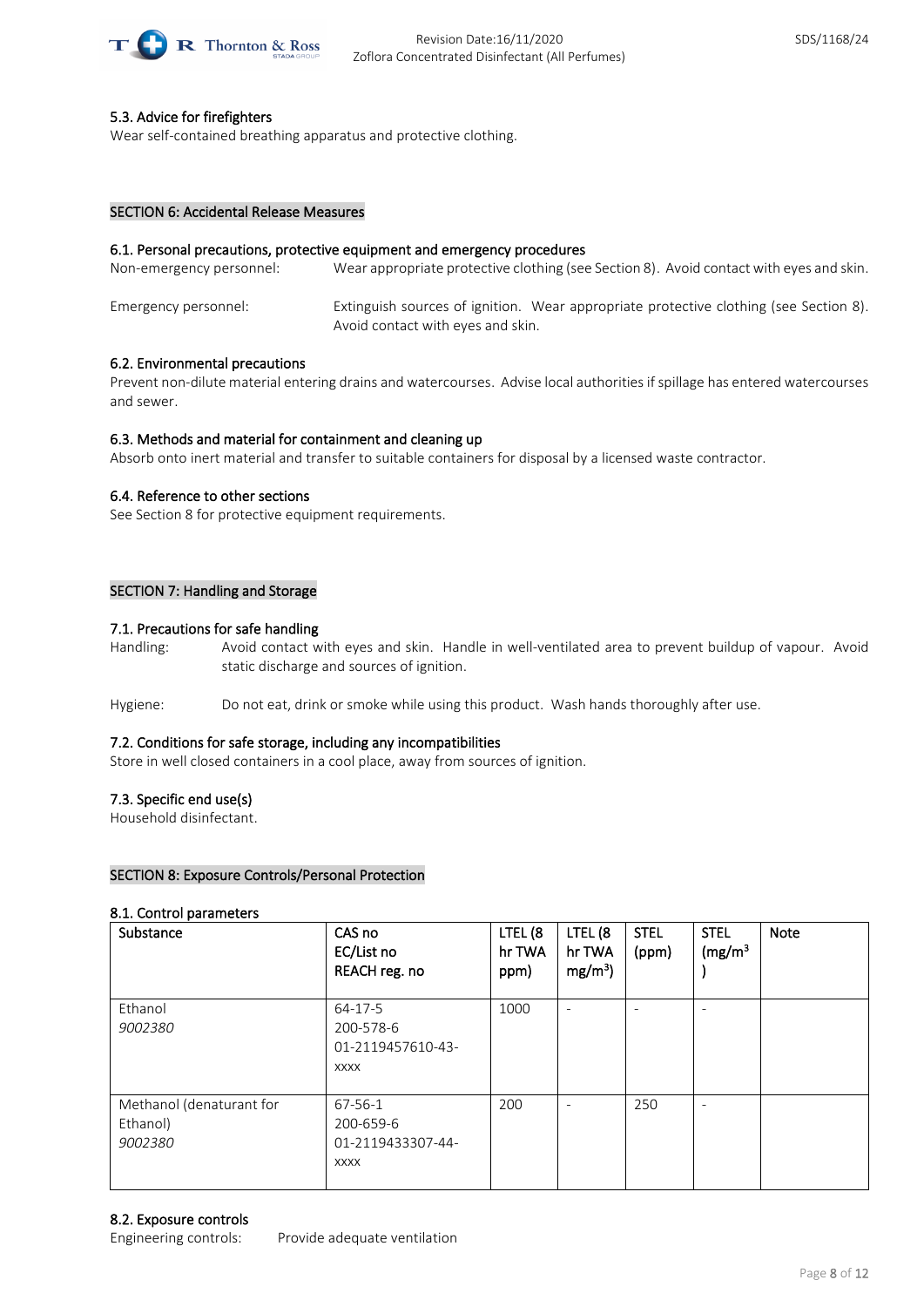

| Eye protection:         | Chemical goggles or safety glasses                          |
|-------------------------|-------------------------------------------------------------|
| Face protection:        | Not applicable                                              |
| Hand protection:        | Rubber gloves                                               |
| Skin Protection:        | Overalls must be worn when handling large quantities        |
| Other protection:       | None required                                               |
| Respiratory protection: | If ventilation is insufficient, wear respiratory protection |
| Thermal hazards:        | None known                                                  |
| Environmental controls: | See Section 6.2                                             |

# SECTION 9: Physical and Chemical Properties

| 9.1. Information on basic chemical and physical properties<br>Appearance: | Clear yellow mobile liquid       |
|---------------------------------------------------------------------------|----------------------------------|
| Odour:                                                                    | Perfumed                         |
| Odour threshold:<br>PH:                                                   | Not determined<br>Not determined |
| Melting/freezing point:                                                   | -114°C (Ethanol)                 |
| Initial boiling point:                                                    | 78°C (Ethanol)                   |
| Boiling range:<br>Flash point:                                            | Not determined<br>$17^{\circ}$ C |
| Evaporation rate:                                                         | 3.4 (Ethanol)                    |
| Flammability:                                                             | Highly flammable                 |
| Decomposition temperature:                                                | Not available                    |
| Viscosity:                                                                | 1.52 (Ethanol)                   |
| Upper explosive limit:                                                    | 19% (Ethanol)                    |
| Lower explosive limit:                                                    | 3.3% (Ethanol)                   |
| Vapour pressure:                                                          | 5.81 (Ethanol)                   |
| Vapour density (Air=1):                                                   | 1.59 (Ethanol)                   |
| Relative density:                                                         | $0.85 - 0.87$ at 20°C            |
| Solubility:                                                               | Dispersible in water             |
| Partition coefficient:                                                    | 0.32 (Ethanol)                   |
| Auto ignition temperature:                                                | $365^{\circ}$ C                  |
|                                                                           |                                  |

# Oxidizing properties: Not determined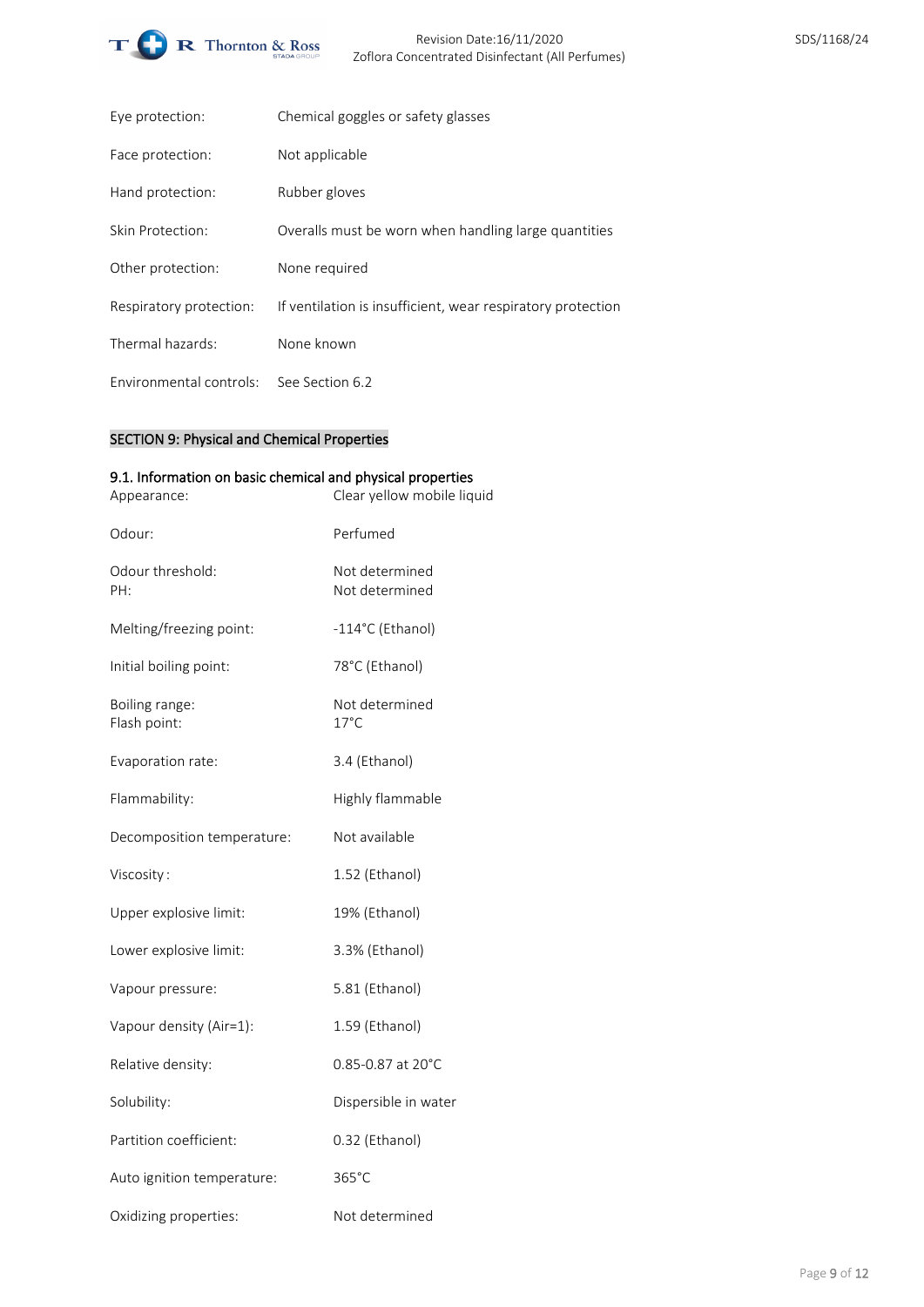

Explosive properties: Not determined

#### 9.2. Other information Not available.

# SECTION 10: Stability and Reactivity

# 10.1. Reactivity

Stable

# 10.2. Chemical stability

Stable

# 10.3. Possibility of hazardous reactions

Possible reaction with nitric acid, sulphuric acid and oxidising agents.

# 10.4. Conditions to avoid

Avoid high temperature, static discharge and ignition sources.

# 10.5. Incompatible materials

Acids, oxidising agents.

# 10.6. Hazardous decomposition products

None known

# SECTION 11: Toxicological Information

# 11.1. Information on toxicological effects

| Acute toxicity:                    | LD50 (oral rat) 6200-17800mg/kg - ethanol<br>LD50 (oral rat) 795mg/kg - benzalkonium chloride |
|------------------------------------|-----------------------------------------------------------------------------------------------|
| Skin corrosion/irritation:         | May irritate skin                                                                             |
| Serious eye damage/irritation:     | May irritate eyes                                                                             |
| Respiratory or skin sensitisation: | Some perfumes may cause sensitisation by skin contact                                         |
| Germ cell mutagenicity:            | Data not available                                                                            |
| Carcinogenicity:                   | Data not available                                                                            |
| Reproductive toxicity:             | Data not available                                                                            |
| STOT-single exposure:              | Data not available                                                                            |
| STOT-repeated exposure:            | Data not available                                                                            |
| Aspiration hazard:                 | Data not available                                                                            |

# 11.2. Other information N/A

# SECTION 12: Ecological Information

# 12.1. Toxicity

LC50 (fish) 1-10mg/l 96h – benzalkonium chloride LC50 (daphnia) <1mg/l 48h – benzalkonium chloride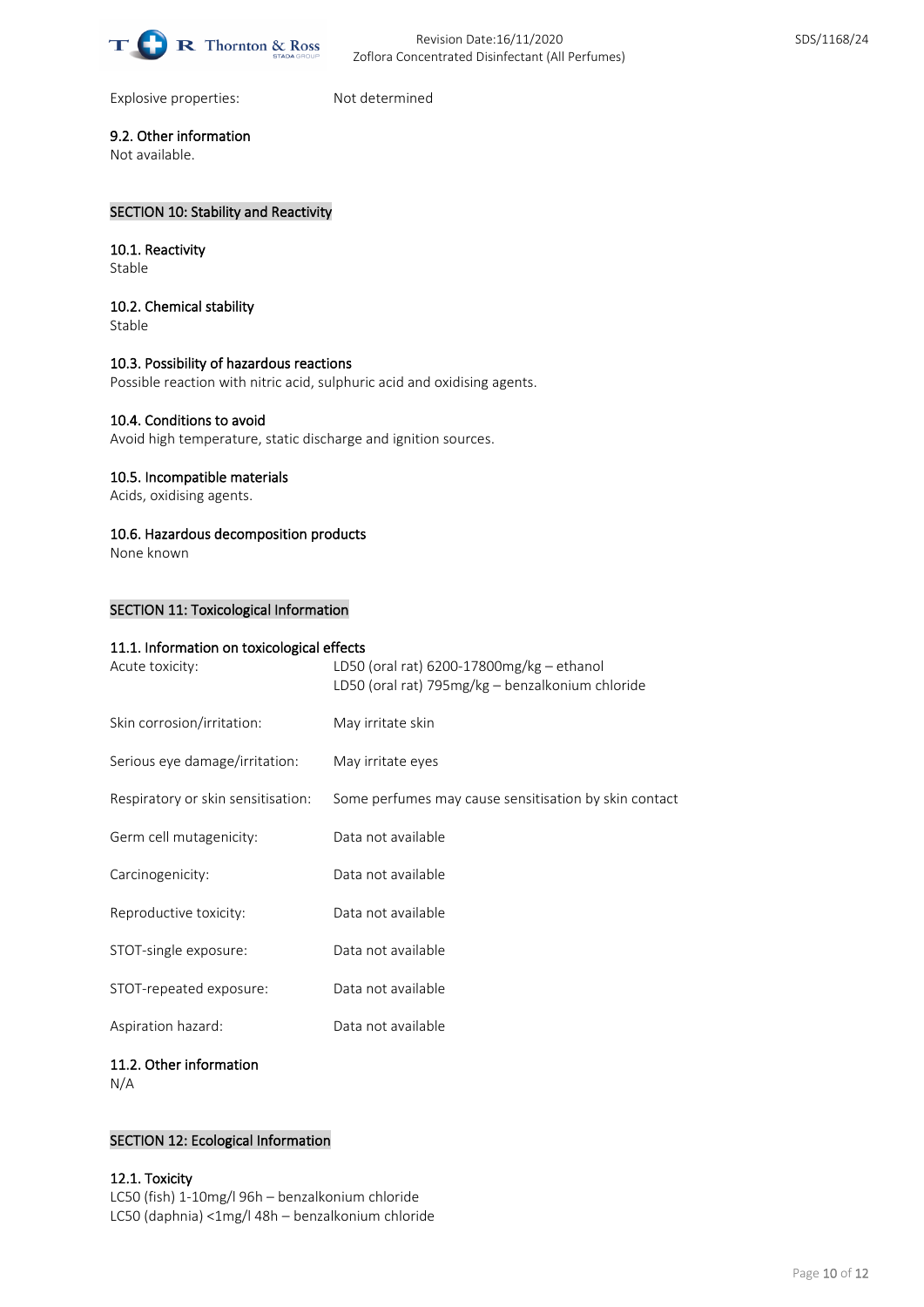

#### 12.2. Persistence and degradability

Data not available

#### 12.3. Bioaccumulative potential

Data not available

# 12.4. Mobility in soil

Data not available

# 12.5. Results of PBT and vPvB assessment

Data not available

# 12.6. Other adverse effects

N/A

# SECTION 13: Disposal Considerations

#### 13.1. Waste treatment methods

Dispose of waste and residues in accordance with local authority requirements. This material must be disposed of as hazardous waste.

# SECTION 14: Transport Information

# 14.1. UN number

1170

14.2. UN proper shipping name Ethanol Solution (Ethyl Alcohol Solution)

# 14.3. Transport hazard class (es)

3

#### 14.4. Packing group

II

#### 14.5. Environmental hazards

Not a marine pollutant

# 14.6. Special precautions for user

N/A

# 14.7. Transport in bulk according to Annex II of MARPOL73/78 and the IBC code

N/A

#### Additional Information:

Product can be transported as Limited Quantity if less than 1 litre receptacle and packed in cardboard boxes up to a 30kg gross mass or shrink-wrapped trays up to a gross mass of 20kg.

### SECTION 15: Regulatory Information

# 15.1. Safety, health and environmental regulations/legislation specific for the substance or mixture

Not regulated by specific legislation.

#### 15.2. Chemical safety assessment

Not available